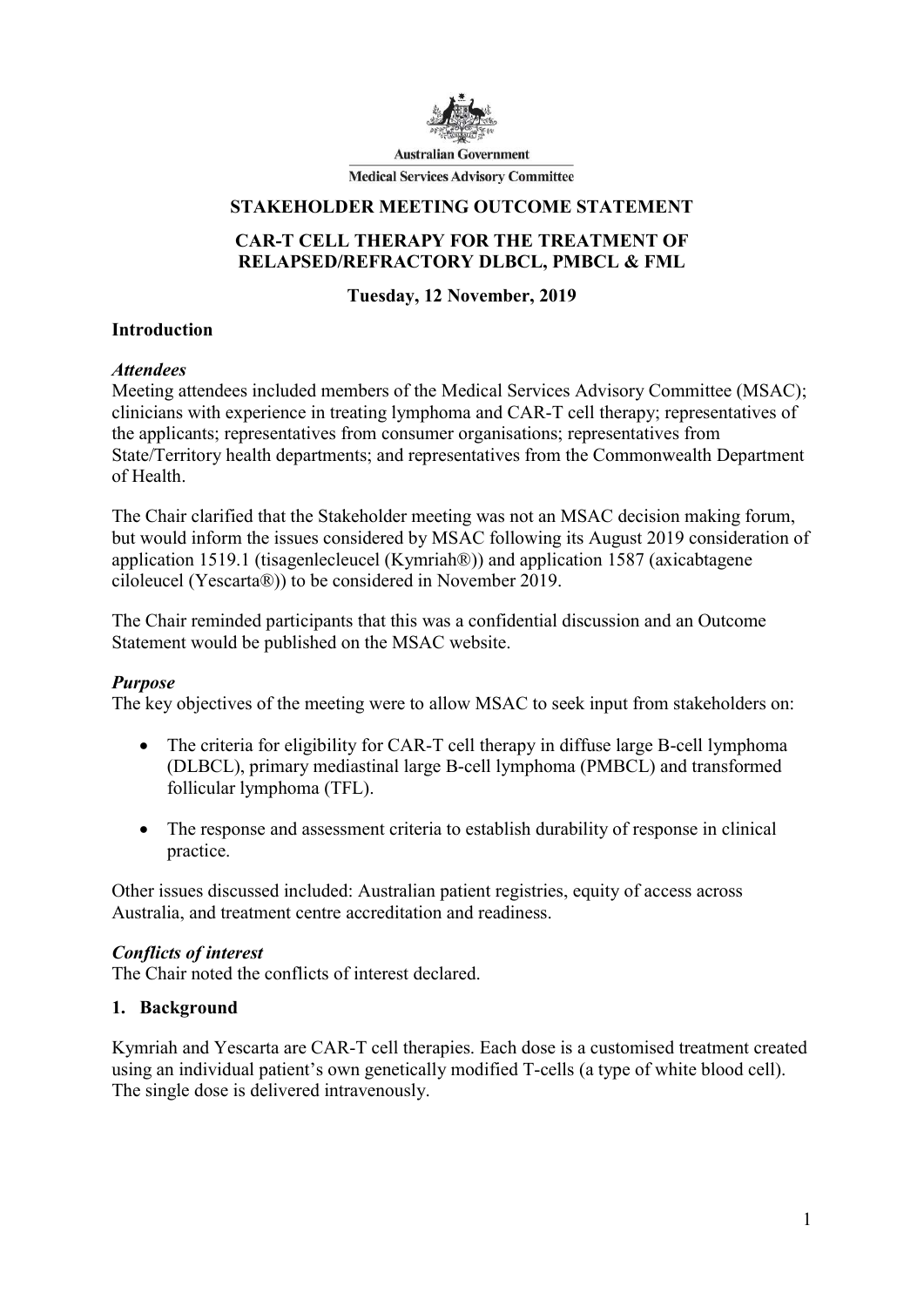CAR-T cell therapy treatment involves six stages:

- 1. Collect of cells from the patient (apheresis).
- 2. Cell modification and re-programming at a specialised manufacturing centre.
- 3. The patient may undergo bridging therapy whilst the CAR-T cells are being manufactured
- 4. The patient receives cytotoxic preconditioning therapy
- 5. The patient receives the infusion of the modified cells.
- 6. The patient is monitored.

The process from apheresis to infusion can take a number of weeks. Patients need to stay within proximity of their treatment centre for 4 weeks after infusion for monitoring and for treatment of any side effects.

Currently, treatment can only take place in tertiary public hospitals with appropriate expertise and facilities.

At its August 2019 meeting, MSAC considered an application for the public funding of Kymriah for the treatment of r/r DLBCL (application 1519.1) and recommended the Department convene a discussion with relevant stakeholders including treating clinicians, consumers, and representatives of the applicants, Commonwealth and State/Territory governments to consider the criteria for eligibility for CAR-T therapy.

MSAC considered more work was needed to identify the patients most likely to benefit from CAR-T cell therapy. In particular, the MSAC noted:

- The population treated in the JULIET trial was narrower than the proposed subsidy population.
- Effectiveness, safety and cost-effectiveness in the broader population may not be the same as in JULIET trial.
- It is critically important that treatment is used only in patients likely to be fit enough to tolerate it.

The meeting noted that a second CAR-T cell therapy, Yescarta for r/r CD19-positive lymphoma was due to be considered at the upcoming November 2019 MSAC meeting.

## 2. Summary of discussion and outcomes

## Eligibility criteria

There was consensus that patient eligibility criteria will require ongoing monitoring and potentially, revision, as treatment sites mature and gain experience in treating patients with CAR-T cell therapy.

#### 1. Indication

In addition to r/r DLBCL, there was consensus that PMBCL should be in scope for treatment with CAR-T cell therapy. Patients with this condition were included in the ZUMA-1 clinical trial of Yescarta, patient numbers were noted as small, and current treatment options limited.

TFL was also considered in scope for treatment once the large cell component had met the DLBCL CAR-T cell therapy treatment criteria (i.e. patients must have failed or be refractory to two lines of systemic therapy after the disease had transformed).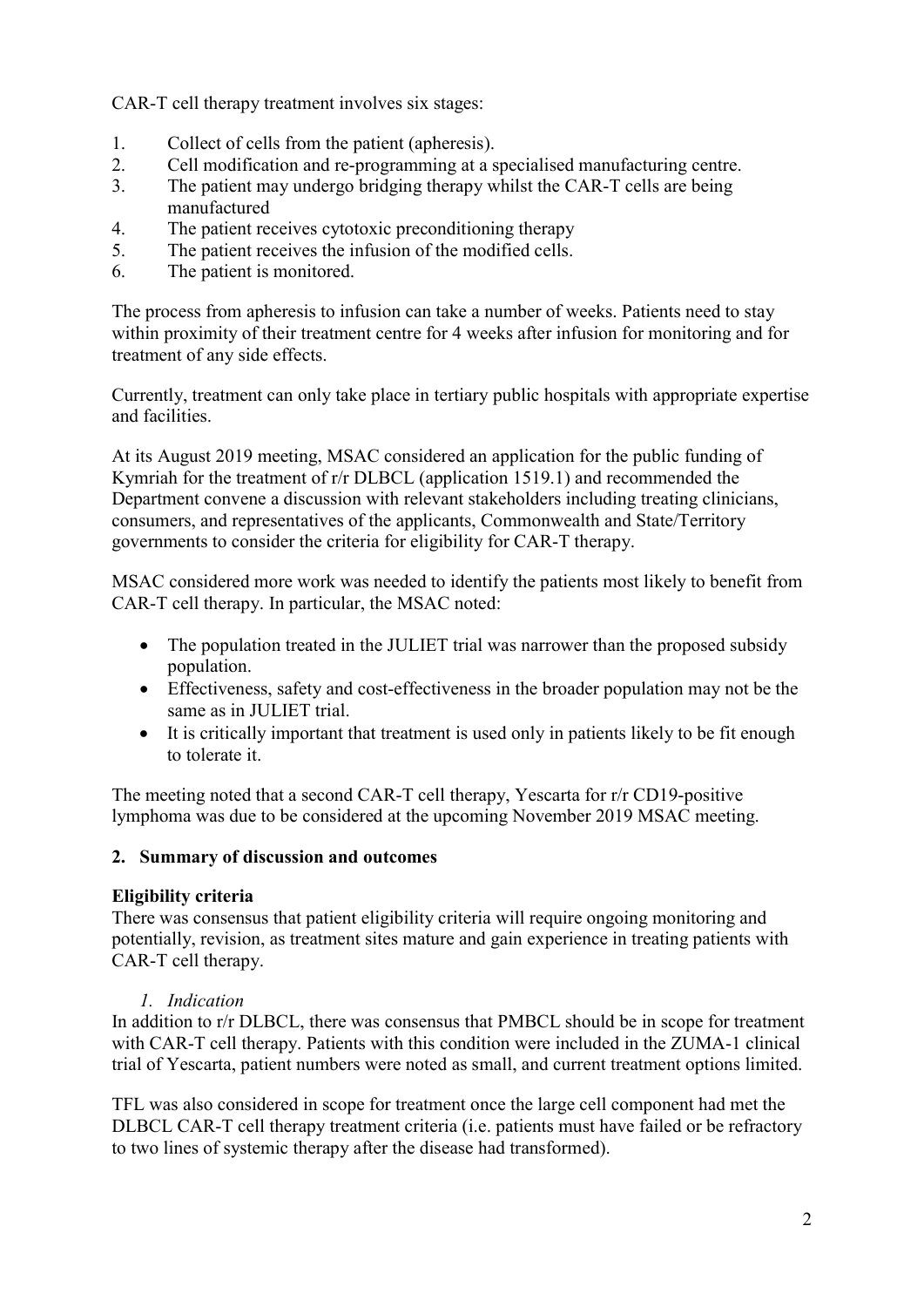The majority of attendees considered patients with secondary CNS disease should not be excluded from CAR-T treatment, unless this CNS disease was uncontrolled at the time of infusion. There is some evidence that their outcomes are comparable with patients without CNS disease. There was a consensus that patients with primary CNS lymphoma should not be offered CAR-T cell therapy due to an absence of clinical data in this entity.

These were the only lymphoma indications considered appropriate for treatment with CAR-T cell therapy at this time.

## 2. Line of therapy

There was consensus that CAR-T cell therapy should be indicated for use in the relapsed or refractory setting, following two lines of systemic therapy.

Depth of response to prior therapies was not considered to be an important criterion but it was agreed that patients with rampant progression may be more difficult to manage through the manufacturing period and be less likely to respond to CAR-T cell therapy.

It was considered appropriate for a note to be included in the eligibility criteria, to mitigate against treating patients unlikely to respond to treatment based on the tempo of disease and availability of effective bridging therapies. The final decision to proceed with treatment based on disease stability, should rest with the treatment team.

# 3. Age

The majority of attendees were of the opinion that there should not be an upper age limit for treatment, however some considered an upper age limit of 75 years reasonable.

There was consensus that other indicators of fitness for treatment such as performance status, comorbidity and frailty scores were appropriate measures of a patient's suitability for treatment with CAR-T cell therapy.

# 4. Performance status

Requirement of an Eastern Cooperative Oncology Group (ECOG) performance status of 0-1 for treatment was considered appropriate.

A statement about the patient's anticipated ability to survive the manufacturing duration and bridging therapy should be included in the criteria.

## 5. Organ function

Attendees considered the inclusion of eligibility criteria relating to organ function was appropriate. Cardiac, pulmonary and renal function were considered to be most indicative of patient fitness for consideration of lymphodepleting chemotherapy and CAR-T cell therapy.

## 6. Comorbidities

Attendees considered most patients with controlled comorbidities at time of infusion should be considered for treatment.

Patients with uncontrolled infection at the time of infusion should not receive treatment.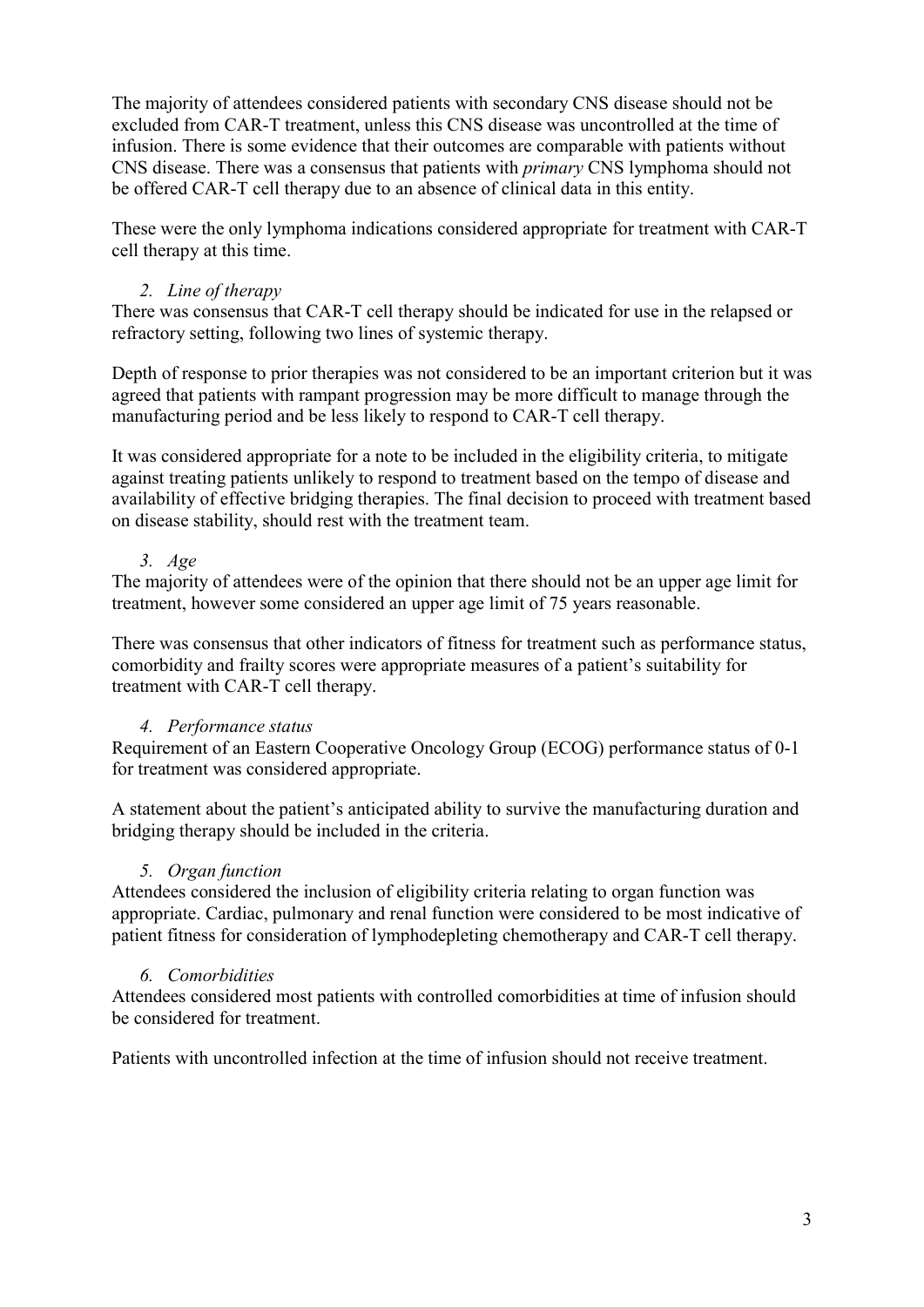## Response criteria and assessment

Attendees agreed the response and assessment criteria should be objective, reliable, simple and independently verifiable based on the Lugano  $2014<sup>1</sup>$  criteria, in comparison with a PET performed after the last cycle of salvage, and/or bridging therapy.

FDG PET-CT scan, with or without IV contrast, was considered the best modality for establishing patient response. A score of 1-2 using the 5-point Deauville scale would represent a complete metabolic response at the end-of-treatment assessment<sup>2</sup>. Partial metabolic response, stable and progressive disease should also be recorded.

There was consensus that a requirement for a FDG PET-CT scan at 12 months was appropriate for collecting national data on the durability of response to CAR-T cell therapy in clinical practice, as based on currently available evidence, most CAR T-cell failures will have occurred prior to this time point. The consumer group representatives considered patients would not object to this, and recommended the consent process include the reason for this scan.

The attendees noted that a patient would be considered to have experienced treatment failure with CAR-T cell therapy for the purpose of the 12 month reporting measure, if they had experienced lymphoma relapse requiring any systemic therapy (excluding localised radiation treatment to a single site of disease that was persistent post CAR-T cell therapy) earlier than 12 months after infusion. In this case, a FDG PET-CT scan at 12 months would not be required.

Overall, patient response at 12 months among those who have not received post-CAR-T systemic therapy could be reported using three (3) questions:

- 1. What was the patient's best response?
- 2. Has patient had subsequent progression?
- 3. What does the FDG PET-CT currently show in comparison to previous scan results?

The appropriate method of assessment of patients with extra-medullary disease occurring in e.g. the bowel or CNS was discussed. It was agreed that such patients represent a small pool of the total population and therefore additional organ appropriate (e.g. endoscopy, MRI) response assessment was clinically appropriate, however was not required for the purpose of collecting national data at the 12 month assessment point<sup>3</sup>.

## Records and registries

-

The Australian Bone Marrow Transplant Recipient Registry (ABMTRR) will be used to capture information on Australian patients treated with Kymriah for acute lymphoblastic leukemia (ALL).

The ABMTRR representatives confirmed it has the capability to capture data for the DLBCL population.

<sup>&</sup>lt;sup>1</sup> Cheson JCO 2014 and, Barrington JCO 2014.

<sup>&</sup>lt;sup>2</sup> The Clinical Trial Protocol for the Juliet study stipulated a score of 1 or 2 with or without a residual mass on a 5-PS must be achieved for a complete metabolic response (Juliet Trial Protocol CCTL019C2201, Version 5, page 144, source ct1019c2201p01-legacy-clinical-strudy-report, p 4342.)

<sup>&</sup>lt;sup>3</sup> Lugano criteria and Imaging consensus: Barrington JCO 2014, Cheson JCO 2014